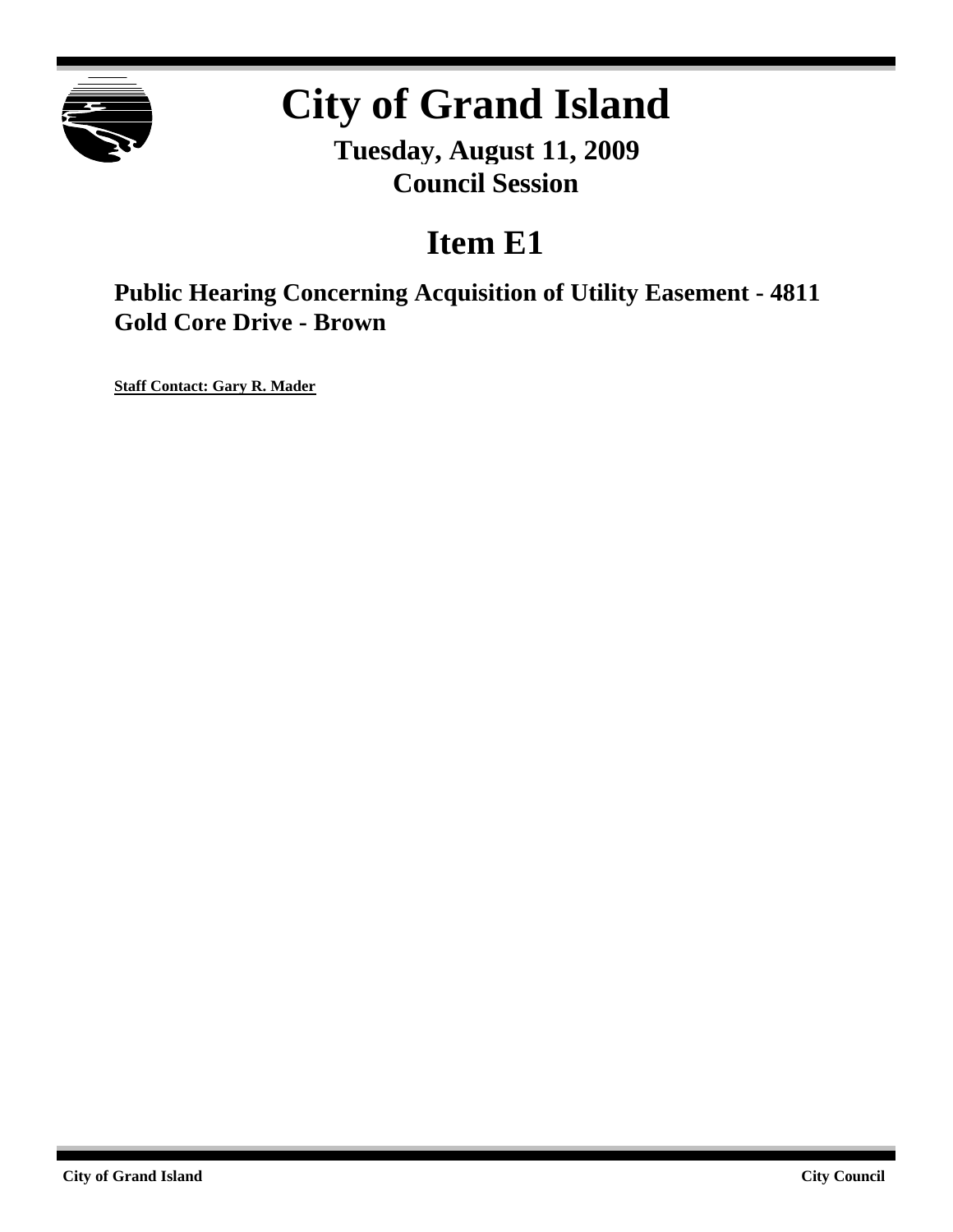## **Council Agenda Memo**

| From:           | Robert H. Smith, Asst. Utilities Director                              |
|-----------------|------------------------------------------------------------------------|
| <b>Meeting:</b> | August 11, 2009                                                        |
| Subject:        | Acquisition of Utility Easement – 4811 Gold Core Dr. -<br><b>Brown</b> |
| Item $\#$ 's:   | E-1 & G-5                                                              |
| $Presenter(s):$ | Gary R. Mader, Utilities Director                                      |

#### **Background**

Nebraska State Law requires that acquisition of property must be approved by City Council. The Utilities Department needs to acquire an easement relative to the property of Mr. and Mrs. Joseph (Mick) Brown located on Lot Two (2), Platte Valley Industrial Park Sixth Subdivision, in the City of Grand Island, Hall County, in order to have access to install, upgrade, maintain, and repair power appurtenances, including lines and transformers.

#### **Discussion**

This easement will be used to locate underground primary cable and a pad-mounted transformer to provide electric service to a new bus storage and repair shop for Holiday Travel.

#### **Alternatives**

It appears that the Council has the following alternatives concerning the issue at hand. The Council may:

- 1. Make a motion to approve
- 2. Refer the issue to a Committee
- 3. Postpone the issue to future date
- 4. Take no action on the issue

### **Recommendation**

City Administration recommends that the Council approve the resolution for the acquisition of the easement for one dollar (\$1.00).

### **Sample Motion**

Move to approve acquisition of the Utility Easement.